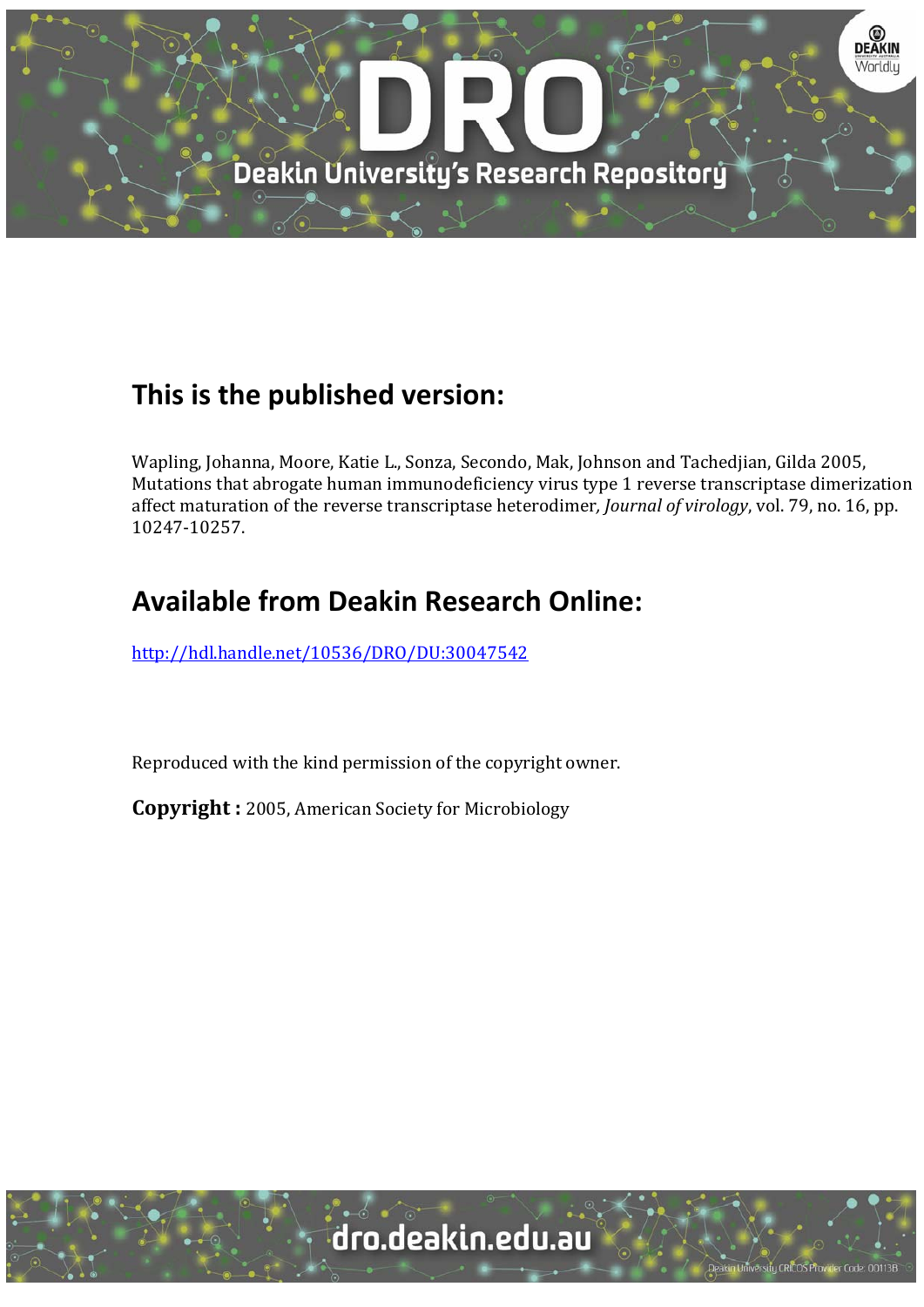### Mutations That Abrogate Human Immunodeficiency Virus Type 1 Reverse Transcriptase Dimerization Affect Maturation of the Reverse Transcriptase Heterodimer

Johanna Wapling,<sup>1,2</sup> Katie L. Moore,<sup>1</sup> Secondo Sonza,<sup>2,3</sup> Johnson Mak,<sup>4,5</sup> and Gilda Tachedjian<sup>1,2,6\*</sup>

*Molecular Interactions Group, Macfarlane Burnet Institute for Medical Research and Public Health, Melbourne, Victoria 3001, Australia*<sup>1</sup> *;Department of Microbiology, Monash University, Clayton, Victoria 3168, Australia*<sup>2</sup> *; HIV Regulation Laboratory, Macfarlane Burnet Institute for Medical Research and Public Heath, Melbourne, Victoria 3001, Australia*<sup>3</sup> *; HIV Assembly Group, Macfarlane Burnet Institute for Medical Research and Public Health, Melbourne, Victoria 3001, Australia*<sup>4</sup> *; Department of Biochemistry and Molecular Biology, Monash University, Clayton, Victoria 3168, Australia*<sup>5</sup> *; and Department of Medicine, Monash University, Prahran, Victoria 3181, Australia*<sup>6</sup>

Received 8 February 2005/Accepted 16 May 2005

**The specific impact of mutations that abrogate human immunodeficiency virus type 1 (HIV-1) reverse transcriptase (RT) dimerization on virus replication is not known, as mutations shown previously to inhibit RT dimerization also impact Gag-Pol stability, resulting in pleiotropic effects on HIV-1 replication. We have previously characterized mutations at codon 401 in the HIV-1 RT tryptophan repeat motif that abrogate RT dimerization in vitro, leading to a loss in polymerase activity. The introduction of the RT dimerizationinhibiting mutations W401L and W401A into HIV-1 resulted in the formation of noninfectious viruses with reduced levels of both virion-associated and intracellular RT activity compared to the wild-type virus and the W401F mutant, which does not inhibit RT dimerization in vitro. Steady-state levels of the p66 and p51 RT subunits in viral lysates of the W401L and W401A mutants were reduced, but no significant decrease in Gag-Pol was observed compared to the wild type. In contrast, there was a decrease in processing of p66 to p51 in cell lysates for the dimerization-defective mutants compared to the wild type. The treatment of transfected cells with indinavir suggested that the HIV-1 protease contributed to the degradation of virion-associated RT subunits. These data demonstrate that mutations near the RT dimer interface that abrogate RT dimerization in vitro result in the production of replication-impaired viruses without detectable effects on Gag-Pol stability or virion incorporation. The inhibition of RT activity is most likely due to a defect in RT maturation, suggesting that RT dimerization represents a valid drug target for chemotherapeutic intervention.**

The human immunodeficiency virus type 1 (HIV-1) reverse transcriptase (RT) is critical for HIV-1 replication and is required for the conversion of the genomic viral RNA into a double-stranded proviral DNA precursor, catalyzed by the RNA- and DNA-dependent polymerase and RNase H activities of the enzyme. The biologically relevant form of HIV-1 RT is a heterodimer composed of 66 (p66)- and 51-kDa (p51) polypeptides. The p51 subunit is derived from and is identical to the N-terminal polymerase domain of p66 (9). The p66 subunit can be divided structurally into the polymerase and RNase H domains, with the polymerase domain further divided into the fingers, palm, thumb, and connection subdomains (24, 29). One functional polymerase and RNase H active site is located on the p66 subunit, which adopts an "open" structure to accommodate the nucleic acid template/primer (24, 29). The p51 subunit has the same polymerase subdomains as p66. However, the spatial orientations of the individual subdomains differ from those in p66, with the p51 subunit assuming a "closed" structure and playing a largely structural

\* Corresponding author. Mailing address: Molecular Interactions Group, Macfarlane Burnet Institute for Medical Research and Public Health, 85 Commercial Road, GPO Box 2284, Melbourne, Victoria 3001, Australia. Phone: (61) 3 9282 2256. Fax: (61) 3 9282 2100. E-mail: gildat@burnet.edu.au.

role in the heterodimer (2, 23, 32). Structural analyses reveal three major contacts between the p66 and p51 subunits, which include interactions between the connection subdomains of both subunits, with most of the interaction surface being largely hydrophobic (4, 59).

The appropriate association of the p66 and p51 RT subunits is required for activation of the enzyme, as monomeric subunits are devoid of polymerase activity (41, 51, 53). In vitro dimerization of the p66 and p51 subunits can be achieved under nonphysiological conditions and appears to occur by a two-step process involving the initial formation of an intermediate that can bind the template/primer but lacks polymerase activity followed by conformational changes resulting in an active enzyme (11). While this in vitro study may not exactly represent how RT maturation occurs in infected cells, it does demonstrate the absolute requirement for RT dimerization to activate polymerase function, making RT dimerization an attractive drug target (21, 48, 51, 53). Despite several in vitro studies demonstrating the critical role of RT dimerization in enzyme activation (51, 53), the specific impact of abrogating RT dimerization on HIV-1 replication has not been determined.

The HIV-1 RT is expressed as part of a Gag-Pol polyprotein (Pr160*gag-pol*), which consists of the structural proteins matrix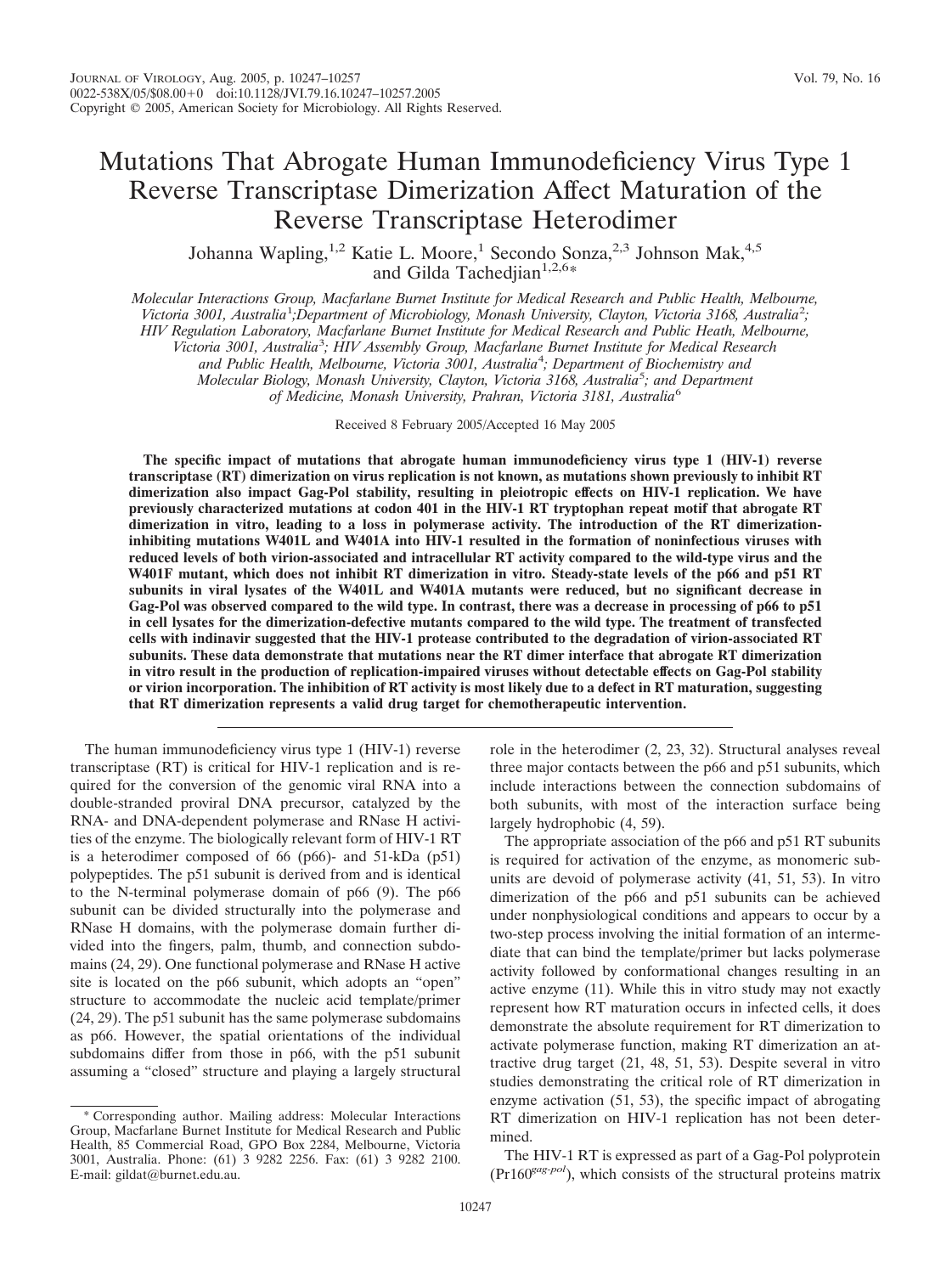(MA), capsid (CA), p2, and nucleocapsid (NC) and the Polencoded functional enzymes protease (PR), RT, and integrase (IN) (20). A transframe region links the Gag and the Pol domains and consists of an N-terminal octapeptide and p6*pol* that are separated by an HIV-1 protease cleavage site (15). Pr160*gag-pol* is translated from a full-length viral RNA once every 20 Gag (Pr55*gag*) translation events by a ribosomal frameshift mechanism (66). Proteolytic processing by the *pol*encoded PR results in the sequential cleavage of Gag and Gag-Pol during or shortly after viral particle release (27), resulting in the formation of mature structural proteins and viral enzymes (58). The precise pathway for the formation of RT heterodimers in HIV-1-infected cells is not established, although it is proposed to occur through a p66/p66 homodimer intermediate (59). Recent data based on a model 90-kDa Pol polyprotein (which consists of the transframe region, PR, RT, and the N terminus of IN) support this model (45). The study of mutations that abrogate RT dimerization is likely to shed light on the intermediates involved in the formation of stable RT heterodimers in HIV-1-infected cells.

The RT tryptophan repeat motif represents a remarkable cluster of six tryptophan residues, at codons 398, 401, 402, 406, 410, and 414, five of which are separated by three amino acid residues (3). The tryptophan repeat motif is found in the connection subdomain of both HIV-1 RT subunits. This hydrophobic cluster is highly conserved among primate lentiviral reverse transcriptases (3), although it is not found in other lentiviral RTs known to form heterodimers, including feline immunodeficiency virus RT. The tryptophan repeat motif is also absent from RTs from other retrovirus families, including those of the heterodimeric avian sarcoma leukosis virus and Moloney murine leukemia virus, which may dimerize when presented with a template (56). Previous studies suggested that the tryptophan repeat motif is important for RT heterodimerization, as the elucidation of the kinetics of the association of p66 and p51 RT subunits in vitro implicates the RT tryptophan residues as being involved in the initial interaction of the two monomers (10). These data are supported by our studies, which demonstrate that mutations of the highly conserved tryptophans at codons 401 and 414 in the context of the p66 subunit abrogate RT heterodimerization, as observed in both a yeast two-hybrid system for RT dimerization and in vitro binding assays (51).

The study and interpretation of the impact of mutations in RT and IN on HIV-1 replication are usually complicated by their effects on the stability and function of the Gag-Pol polyprotein from which RT and IN are expressed (34, 44, 65). A *trans*-complementation system has been developed to study the impact of mutations in specific subunits of the HIV-1 RT, where RT and IN are delivered into viral particles in *trans* fused to HIV-1 Vpr (35, 64). While this system is useful for examining the effect of RT mutations on intracellular reverse transcription, it is unlikely to recapitulate the maturation of the HIV-1 RT heterodimer from the Gag-Pol polyprotein as it occurs in HIV-1-infected cells. Hence, to examine the impact of RT dimerization-blocking mutations on RT maturation and function, it is necessary to perform these experiments in the context of the full-length virus, using mutations that are not expected to impact Gag-Pol stability or its packaging into the virion.

Examples of RT mutations at primer grip residues L234 and W229 that abrogate RT dimerization have been described (6, 14, 26, 52, 62). The primer grip region of HIV-1 RT is important for maintaining the primer terminus in an orientation appropriate for nucleophilic attack by the incoming deoxynucleoside triphosphate (37) and is not near the RT dimer interface (24, 29). Previous studies which examined the impact of mutations in or near the RT primer grip region on HIV-1 replication demonstrated decreased viral infectivity due to defects in Gag-Pol stability (65). The L234D primer grip mutant produced HIV-1 with a reduced infectivity as a result of defects in virion maturation that were ascribed to the premature cleavage of Pr160*gag-pol* in the cell, leading to a reduction in the virion incorporation of *pol* gene products (65). Since the primer grip region is far from the dimer interface, mutations at L234 that negate RT dimerization are likely to do so through long-range conformational changes that may also impact the conformation and stability of Pr160*gag-pol*. In contrast, W401 is close to the RT dimer interface, and mutation of this residue to either an alanine or leucine in the context of p66 abrogates the interaction with p51 in vitro (51). Our studies demonstrate that the effect of mutating W401 is mainly localized to the repositioning of a loop region between amino acids W401 and W414 in the p66 subunit (51). Furthermore, a circular dichroism analysis of recombinant RT heterodimers expressing either the W401A or W401L mutation demonstrated no significant change in secondary structure or misfolding of the protein compared to wild-type RT (53). Since RT W401 is near the dimer interface, we hypothesized that the impact of mutations at this residue on the stability and structure of Pr160*gag-pol* would be minimal, enabling us to probe the specific effect of mutations that abrogate RT dimerization on RT maturation in the context of a full-length infectious virus.

In this study, we show that RT dimer interface mutations at amino acid W401 result in the production of viral particles with dramatically reduced infectivities and specific defects in RT maturation and function. Notably, this phenotype was observed in the absence of detectable Gag-Pol instability and virion packaging defects. Furthermore, our data provide evidence in support of the ideas that the immediate precursor of the RT heterodimer is the p66 homodimer and that the abrogation of RT dimerization represents a valid drug target for chemotherapeutic intervention.

#### **MATERIALS AND METHODS**

**Cell culture.** The 293T and TZM-bl (60) cell lines were maintained in Dulbecco's modified Eagle's medium (DMEM) containing 10% fetal calf serum (Progen, Darra, Queensland), glutamine (292  $\mu$ g/ml), penicillin (100 U/ml), and streptomycin  $(100 \mu\text{g/ml})$  (DMEM-10). TZM-bl cells were obtained through the NIH AIDS Research and Reference Reagent Program, Division of AIDS, National Institute for Allergy and Infectious Diseases (NIAID), National Institutes of Health (NIH), and were contributed by John C. Kappes, Xiaoyun Wu, and Tanzyme Inc. MT-2 cells (16) were maintained in RPMI 1640 supplemented with 10% fetal calf serum, glutamine (29.2  $\mu$ g/ml), penicillin (100 U/ml), and streptomycin (100 µg/ml).

**Antibodies.** The monoclonal antibodies 11G10 and 5B2 recognize HIV-1 RT epitope 1 (codons 193 to 284) and HIV-1 RT epitope 2 (codons 294 to 319), respectively, and were generously provided by Dag Helland (University of Bergen, Norway) (50). The monoclonal antibody 8E5 recognizes the C-terminal epitope (codons 262 to 271) of HIV-1 IN (36) and was provided by Dag Helland. A p24 monoclonal antibody to the HIV-1 capsid (p24), purified by Andy Poumbourios (St. Vincent's Institute of Medical Research, Melbourne, Australia)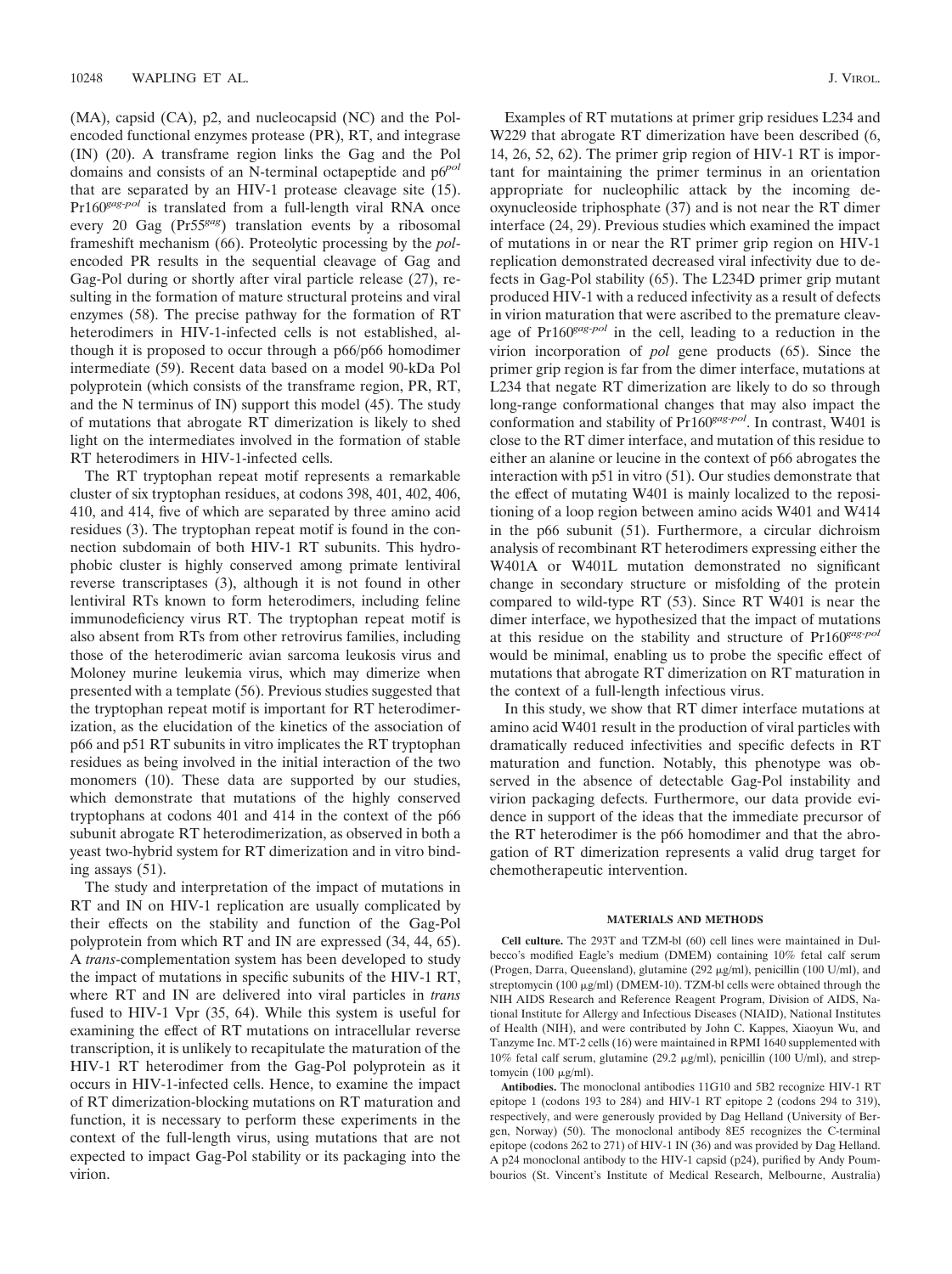from an HIV-1 p24 hybridoma (183-H12-5C), was obtained through the NIH AIDS Research and Reference Reagent Program, Division of AIDS, NIAID, NIH, and was contributed by Bruce Chesebro (7). Pooled sera from HIVinfected patients were also used to detect HIV-1 *gag* and *pol* gene products (22).

**Drug.** Indinavir sulfate was prepared as a 10 mM stock in sterile water and was obtained through the NIH AIDS Research and Reference Reagent Program.

**HIV-1 proviral clones and site-directed mutagenesis.** The plasmid pSVC21 contains the infectious HXB2 molecular clone of HIV-1 (12). Mutations at RT amino acid W401 were introduced by site-directed mutagenesis using a Gene-Editor mutagenesis kit (Promega, Madison, Wis.) into the clone pBPol containing the Apa1-SalI fragment of HXB2 (nucleotides 2006 to 5786) cloned into the ApaI-SalI sites of pBluescript II  $SK(+)$  (Stratagene, La Jolla, CA). The mutagenic oligonucleotides 5'-GGAAACATGGGAAACCGCGTGGACAGAGTA TTGG-3', 5'-GGAAACATGGGAAACGTTGTGGACAGAGTATTGG-3', and 5'-GGAAACATGGGAAACATTCTGGACAGAGTATTGG-3' were used to introduce the W401A, W401L, and W401F mutations, respectively, into the RT gene in pBPol. Following site-directed mutagenesis, the ApaI-SalI fragment in pBPol was subcloned into the ApaI-SalI sites of pSVC21 to generate the proviral mutants HX-W401A, HX-W401L, and HX-W401F. The construct pDRNL, containing the infectious NL4-3 molecular clone of HIV-1 (1), was used to generate a clone containing the W401A mutation in the RT gene (NL-W401A) by stitch PCR mutagenesis (6).

**Transfections.** 293T cells were seeded at  $2 \times 10^6$  cells in 10-cm-diameter tissue culture plates in DMEM-10 1 day prior to transfection. Proviral DNA constructs  $(10 \mu g$ /plate) were introduced into cells by using the calcium phosphate procedure as previously described (38). An enhanced green fluorescent protein (EGFP; Clontech)-expressing reporter plasmid  $(2 \mu g)$  was cotransfected with the HIV-1 plasmids to determine the transfection efficiency. At 8 h posttransfection, cells were washed with phosphate-buffered saline without magnesium and calcium  $[PBS(-)]$  and replenished with fresh DMEM-10. At 36 h posttransfection, viruses and cells were harvested, and cell lysates were normalized according to their transfection efficiency for Western blot analysis. For the examination of viral protein profiles in viral lysates, infectivity assays, and cell-free RT assays, the amounts of virus were normalized according to equivalent amounts of virionassociated p24, as determined by Western blot analysis using p24 antibodies. For transfections performed in the presence of indinavir, cells were pretreated with  $0, 0.1, 1$ , or 10  $\mu$ M of drug, which was added to cells 1 h prior to transfection and was maintained in the culture up to the time of harvesting of cells and virus.

**Infectivity assays.** The titer of HIV-1 produced from 293T cell transfections was determined by end-point dilution in MT-2 cells. MT-2 cells (30,000 cells/ml) were seeded into a 96-well tissue culture plate and inoculated with 10-fold serial dilutions of virus in quintuplicate wells. Following day 6 postinfection, the virusspecific cytopathic effect was scored in each well as either positive or negative in order to calculate the 50% tissue culture infective dose using the Karber formula (18). The amount of infectious virus was determined by using the TZM-bl reporter cell line. TZM-bl cells were seeded in a 24-well tissue culture plate at 5  $\times$  10<sup>4</sup> cells per well 1 day prior to infection. Duplicate wells were infected with a viral inoculum diluted in DMEM-10 containing DEAE-dextran (Amersham Biosciences) at a final concentration of 40  $\mu$ g/ml. Cultures were incubated at 37°C in 5% CO<sub>2</sub> for 48 h postinfection, fixed in 0.25% glutaraldehyde-0.8% formaldehyde in PBS for 5 min at room temperature, and then stained with 400 μg/ml of X-Gal (5-bromo-4-chloro-3-indolyl-β-D-galactopyranoside), 4 mM MgCl<sub>2</sub>, 4 mM potassium ferrocyanide, and 4 mM potassium ferricyanide in PBS for 1 h at 37°C. Mock-infected cells were included and used to determine the background. Following two washes with PBS, blue foci were counted by microscopy as previously described (8). The presence of equivalent amounts of virionassociated p24 in culture supernatants for mutant and wild-type strains was confirmed by a Western blot analysis of viral lysates purified through a 25% (wt/vol) sucrose cushion prior to the infectivity assays. Since the numbers of viral particles produced were similar for wild-type and mutant viruses, virus infectivity in MT-2 and TZM-bl cells was expressed per ml of culture supernatant.

**Viral protein analysis.** For an analysis of viral proteins by Western blotting, culture supernatants from transfected 293T cells were harvested at 36 h posttransfection and clarified by low-speed centrifugation (2,000 rpm for 30 min; Beckman GS-6R rotor), followed by concentration and partial purification of the virus through a 25% (wt/vol) sucrose cushion (26,500 rpm, 1 h, 4°C) using an SW41 rotor (Beckman). Viral pellets were solubilized in 80  $\mu$ l of 2× sodium dodecyl sulfate (SDS) loading buffer and heated to 95°C for 3 min prior to the separation of proteins in a 7.5% polyacrylamide gel containing sodium dodecyl sulfate (SDS-polyacrylamide gel electrophoresis [SDS-PAGE]). For the analysis of intracellular viral protein expression, transfected 293T cells were washed twice with  $PBS(-)$ , collected in 5 ml of  $PBS(-)$ , and pelleted at 1,500 rpm for 10 min. The cell pellet was lysed in 500  $\mu$ l of TNEN (10 mM Tris, pH 8.0, 50 mM NaCl,

1 mM EDTA, 1.0% Igepal CA-630 [Sigma-Aldrich, Castle Hill, NSW, Australia]) containing 1  $\mu$ g/ml each of aprotinin, leupeptin, and pepstatin. For experiments performed with indinavir, the lysis buffer was also supplemented with 10  $\mu$ M drug. Lysates were centrifuged at 13,000  $\times$  g at 4°C for 20 min, and the supernatants were removed, added to an equal volume of  $2\times$  SDS loading buffer, heated to 95°C for 3 min, and then subjected to SDS-PAGE. Following electrophoresis, proteins were transferred to polyvinylidene difluoride membranes (Millipore, North Ryde, NSW, Australia) by electroblotting and blocked for 1 h at room temperature with 5% skim milk power in TBST (0.5% Tween 20, 137 mM NaCl, 20 mM Tris), followed by incubation with primary and secondary antibodies conjugated to horseradish peroxidase (Amersham Biosciences). Viral proteins were detected by chemiluminescence per the manufacturer's instructions (Amersham Biosciences). The quantitation of viral protein bands from Western blots was performed by densitometry using ScienceLab 99 Image Gauge, version 3.3, software (Fuji Photo Film Co. Ltd.) as previously described (28). The statistical significance of differences between mutant and wild-type proteins was determined using the Wilcoxon rank sum test (5, 42) for a minimum of three independent assays, with data expressed as average relative intensities  $\pm$  standard deviations. The relative viral release efficiency (viral production) was calculated as the amount of viral particle-associated Gag divided by the total (celland viral particle-associated) amount of Gag as described previously (43).

**Cell-free reverse transcriptase assay.** Clarified viral lysates from transfections were applied to an equal volume of 0.3% Igepal CA-630. The RT activity of viral lysates (20  $\mu$ l) was assayed in the presence of 5  $\mu$ g/ml poly(rA)/oligo(dT) (Amersham Biosciences), 10 µCi [ $\alpha$ -<sup>33</sup>P]dTTP (Perkin-Elmer, Boston, MA), 50 mM Tris, pH 7.8, 7.5 mM KCl, 2 mM dithiothreitol, and 5 mM  $MgCl<sub>2</sub>$  for 2 h at 37°C. Samples were applied to DE 81 membranes and washed, and incorporated counts were quantified by phosphorimager analysis as previously described (52).

**Intracellular reverse transcriptase assay.** Semiquantitative PCR was used to detect reverse transcripts in lysates of MT-2 cells  $(4 \times 10^5 \text{ cells}/10 \text{ ml})$  infected with wild-type and mutant viruses (500 ng of p24 quantified using the Vironostika HIV-1 Antigen MicroElisa system [Biomerieux, Baulkham Hills, NSW, Australia]) which were harvested at 6 h postinfection. Cells were washed with  $PBS(-)$ and prepared for PCR as previously described (49), except that cells were lysed with 100  $\mu$ l of lysis buffer (1× HotStarTaq PCR buffer [QIAGEN, Clifton Hill, Victoria, Australia], 0.5% Igepal CA-630, 0.5% Tween 20). Prior to infection,  $viral$  stocks were filtered through 0.45- $\mu$ m filters and pretreated with 10 U of RNase-free DNase I (Roche, Castle Hill, NSW, Australia) for 30 min at 37°C in the presence of 10 mM  $MgCl<sub>2</sub>$  to remove contaminating plasmid DNA. Tenmicroliter aliquots of undiluted cell lysates and either a 1/3, 1/10, or 1/30 dilution of the cell lysates were assayed by PCR using HotStarTaq DNA polymerase (QIAGEN) in a 50-µl reaction mixture to detect early viral DNA synthesis (R/U5) using the primer pair M667 (5-GGCTAACTAGGGAACCCACTG-3) and AA55 (5-CTGCTAGAGATTTTCCACACTGAC-3) (66). The presence of full-length or nearly full-length (long terminal repeat [LTR]/*gag*) viral DNA transcripts was detected by PCR using the primer pair M667 and M661 (5-CC TGCGTCGAGAGAGCTCCTCTGG-3) (66).

The amount of DNA in the lysates was standardized by PCR using the HLA-DQα-specific primers GH26 (5'-GTGCTGCAGGTGTAAACTTGTACCAG-3') and GH27 (5'-CACGGATCCGGTAGCAGCGGTAGAGTTG-3' (30). Lysates from ACH2 cells, which contain a single copy of proviral DNA per cell (13), were used for PCR quantitation as previously described (49).

**Protein purification and size exclusion chromatography.** Recombinant p66- His and p66W401A-His were purified by Ni-nitrilotriacetic acid and DEAE-Sepharose chromatography as previously described (31). The separation of RT monomers and homodimers was performed by size exclusion chromatography (SEC) using a Superdex 200 column (Amersham Biosciences) and a Pharmacia fast-performance liquid chromatography system. The elution of RT subunits was compared to the elution profiles of a mixture of eight molecular size standards for gel filtration (range, 669 to 13.7 kDa) per the manufacturer's instructions  $(Amersham Biosciences)$ . Samples  $(200 \mu I)$  were resolved using a mobile-phase (50 mM sodium phosphate, pH 7.8, 150 mM NaCl) flow rate of 0.25 ml/min. To examine the proportions of monomers versus homodimers, purified wild-type p66 or mutant p66W401A-His was diluted in the mobile phase to a final concentration of 3.8  $\mu$ M and resolved by SEC after 2 h of incubation on ice.

#### **RESULTS**

**Mutations at RT codon 401 do not affect viral particle production and Gag processing in virions.** We have previously demonstrated that the RT mutations W401A and W401L negate RT dimerization both in vitro and in the yeast two-hybrid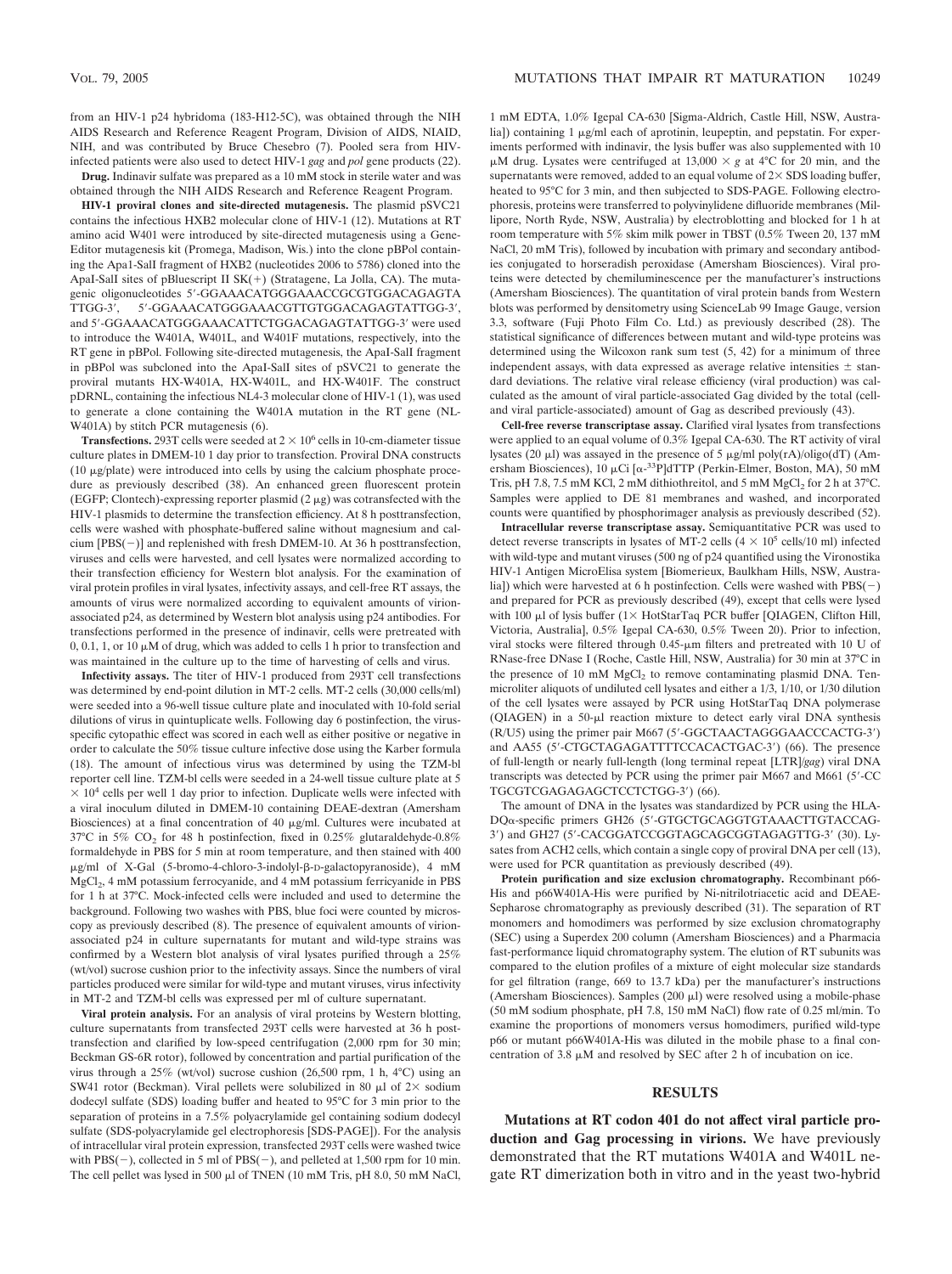

FIG. 1. Viral lysates probed with p24 antibodies. 293T cells were cotransfected with an EGFP reporter plasmid and infectious molecular clones of wild-type HIV-1 (HX-WT and NL-WT) or the W401 RT mutants HX-W401F, HX-W401A, HX-W401L, and NL-W401A. At 36 h posttransfection, viruses and cells were harvested and normalized to the transfection efficiency (according to EGFP expression) and virion-associated p24 by Western blot analysis for the elucidation of viral protein profiles in viral and cell lysates. Viruses were purified from cell culture supernatants at 36 h posttransfection by centrifugation through a 25% (wt/vol) sucrose cushion. Viral pellets were solubilized in  $2 \times$  SDS loading buffer, and proteins were separated by SDS-PAGE on a 7.5% polyacrylamide gel and subjected to Western blot analysis using p24 antibodies. Viral bands were visualized by chemiluminescence.

system, while W401F has no effect on RT dimerization (51). To determine if mutations that abrogate RT dimerization affect viral production, we transfected 293T cells with infectious molecular clones of HIV-1 expressing the W401A (HX-W401A and NL-W401A), W401L (HX-W401L), and W401F (HX-W401F) RT mutations and compared the viral protein profiles of the mutants to those of the corresponding isogenic wild-type strains (HX-WT or NL-WT) (51) in both viral and cell lysates. We examined the effect of the W401A mutation in the HXB-2 and NL4-3 genetic backgrounds to ensure that any observed phenotypic effects were not strain dependent.

A Western blot analysis of both viral (Fig. 1) and cell lysates (data not shown) from HIV-transfected cells probed with p24 antibodies demonstrated similar expression levels of viral Gag for the mutant and isogenic wild-type strains. The relative viral release efficiencies  $\pm$  standard errors for the mutant viruses normalized to that of the wild type were  $101 \pm 12$  for HX-W401F,  $100 \pm 14$  for HX-W401A,  $98 \pm 13$  for HX-W401L, and  $109 \pm 17$  for NL-W401A. Statistical analysis demonstrated that viral production was not significantly different for the mutant W401 viruses compared to the isogenic wild-type strains. These data demonstrate that mutations at W401 do not affect viral particle production.

To determine whether the processing of Pr55<sup>gag</sup> to p24 was altered in the mutant viruses, we performed a Western blot analysis of viral lysates probed with p24 antibodies and determined the ratio of p24 to Pr55*gag* for HX-W401A, HX-W401L, and HX-W401F compared to that for the wild-type virus (Fig. 1). Our analysis revealed no significant difference in the p24/ Pr55gag ratio for the mutants compared to that for the wildtype virus (HX-WT,  $1.10 \pm 0.05$ ; HX-W401F,  $1.05 \pm 0.11$ ; HX-W401A,  $1.07 \pm 0.04$ ; HX-W401L,  $1.04 \pm 0.06$ ). A similar investigation of HIV-1 containing the W401A mutation in the NL4-3 genetic backbone (NL-W401A) also revealed no significant difference in the processing pattern of Pr55<sup>gag</sup> to p24 compared to that for NL-WT (NL-WT,  $1.05 \pm 0.04$ ; NL-W401A,  $1.04 \pm 0.05$ ) (Fig. 1). Taken together, these data

demonstrate that mutations near the RT dimer interface that abrogate RT dimerization result in viruses that produce normal levels of viral particles with no detectable defects in Gag processing.

**The W401A/L RT mutations result in viral particles with reduced infectivities.** Since RT dimerization is critical for activation of the RT enzyme (51, 53), we hypothesized that mutations that cause defects in RT subunit interactions would have detrimental effects on viral infectivity. In order to determine whether the viral particles with mutations at RT W401 were infectious, we subjected viruses obtained from the transfection of 293T cells with the HIV-1 wild type and with mutant clones to infectivity assays performed in MT-2 and TZM-bl cells. For the detection of virus replication in MT-2 cells, the virus must undergo multiple rounds of replication and spread through the culture to produce detectable virus-specific cytopathic effects by 6 days postinfection. Consequently, any differences in viral infectivity will be amplified in this system compared to assays in which the virus undergoes limited rounds of infection, such as assays with the TZM-bl cell line. The HIV-1 mutants HX-W401A, HX-W401L, and NL-W401A demonstrated undetectable levels of infectious virus in MT-2 cells, while the titer of HX-W401F was fourfold less than that of the wild type (Fig. 2A). We also assessed the infectivity of the mutant viruses in the TZM-bl indicator cell line, which contains a host cell chromosome-integrated LacZ gene under the control of the HIV-1 LTR promoter (8). These cells can measure a single round of infection, which is detected by transactivation of the LacZ reporter by newly synthesized Tat protein following integration of the viral DNA. Therefore, HIV-1 with defects in the early stage of replication up to and including integration and the production of Tat would be expected to display a reduced infectivity in this cell line. Under our assay conditions (48 h), the cells would have been subjected to limited rounds of HIV infection. In this assay, HX-W401L was noninfectious while HX-W401F was 2.5-fold less infectious than HX-WT (Fig. 2B), similar to the data we observed with the MT-2 infectivity assay. In contrast to the results of the infectivity assay performed with MT-2 cells, the HX-W401A and NL-W401A mutants demonstrated the presence of infectious virus. Nevertheless, their infectivities were significantly lower than that of the corresponding wild-type strains, with 100- and 50-fold decreases for HX-W401A and NL-W401A, respectively (Fig. 2B). These data demonstrate a correlation between the abrogation of RT dimerization in vitro and defects in viral infectivity.

**The W401A/L RT mutations result in viral particles with defects in both virion particle-associated and intracellular RT activity.** We have shown that the HIV-1 mutants displayed significant defects in infectivity (Fig. 2). We also know from previous studies that viruses with mutations at W401 that abrogate RT dimerization in vitro lack RT activity (51, 53). Therefore, we examined the RT activity present in viral particles and the capacity of the RT in these particles to initiate and complete intracellular reverse transcription. To measure RT activity in virions, viral particles from 293T transfections (normalized for p24) were subjected to a cell-free RT assay using poly(rA)/oligo(dT) as a template primer. HX-W401A, HX-W401L, and NL-W401A displayed  $\leq 1\%$  of the RT activity of the wild type in our assay, while the RT activity of the HX-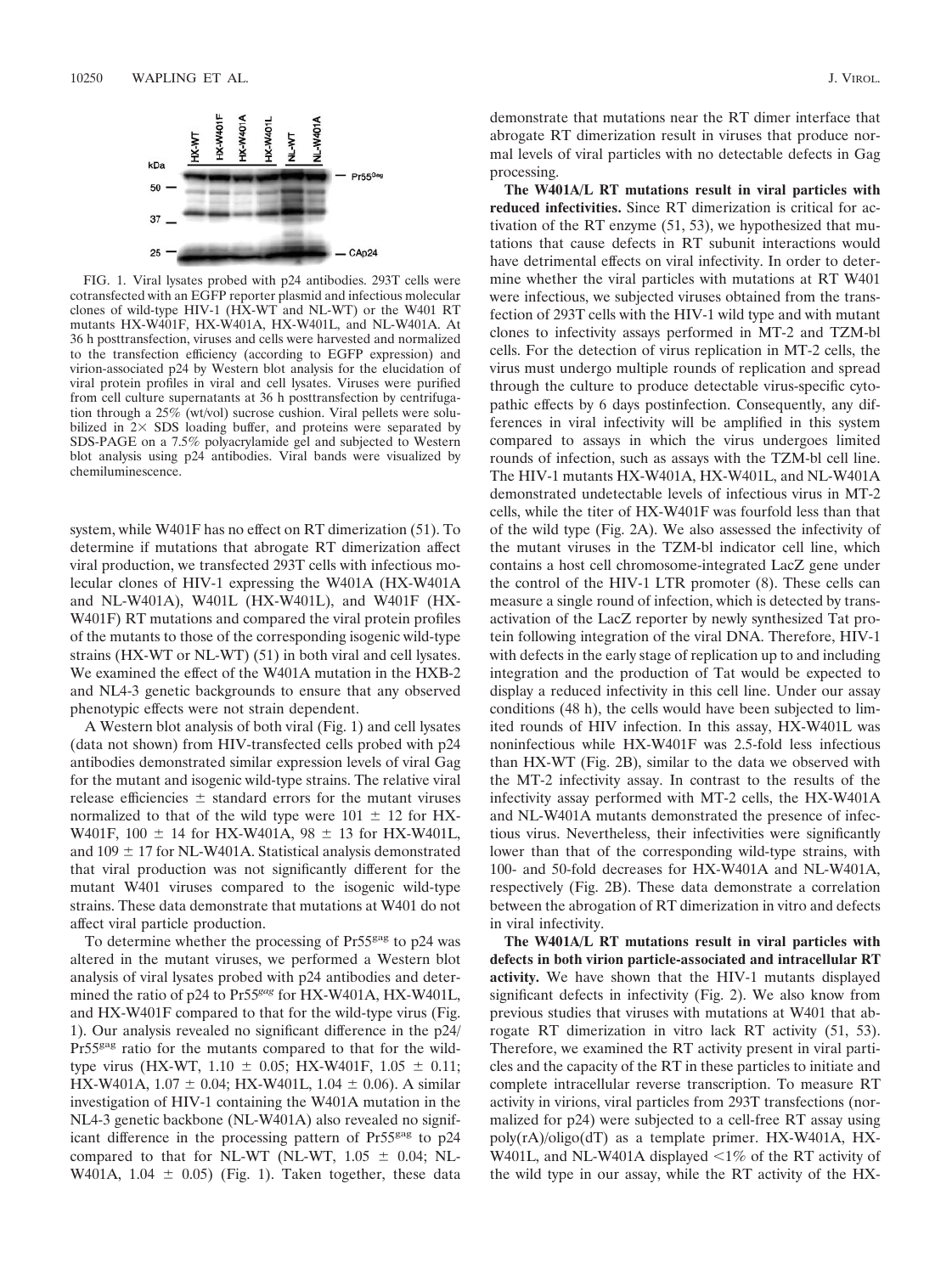

FIG. 2. Infectivities of wild-type and W401 mutant viruses produced by transfection of 293T cells. Prior to infection, clarified 293T cell supernatants containing wild-type or mutant virus were normalized to equivalent amounts of virion-associated p24, as determined by Western blot analysis. (A) Infectivities determined in a 6-day spreading assay performed with MT-2 cells. Cells were infected in quintuplicate wells with 10-fold serial dilutions of virus. At 6 days postinfection, the virus-specific cytopathic effect was scored and the 50% tissue culture infective dose  $(TCID_{50})$  was calculated for each virus. Results were obtained from three independent assays. (B) Infectivities determined with TZM-bl cells. Serially diluted viruses were used to infect duplicate wells, and the numbers of blue-staining foci (infectious units) were determined at 48 h postinfection as described in Materials and Methods. Data were obtained from two independent assays. Error bars

W401F virus was 80% that of the wild type (Fig. 3A). These data clearly show that viruses containing mutations known to abrogate RT dimerization in vitro are defective in RT function.

To determine whether viral particles could initiate and complete intracellular reverse transcription, we performed a semiquantitative PCR using primers that detect early transcripts (minus-strand strong-stop DNA) and primers designed to detect nearly complete viral DNA transcripts (66). MT-2 cells were infected with viruses (normalized for p24) and at 6 h postinfection were lysed for PCR analysis. A housekeeping gene,  $HLA-DQ\alpha$ , was amplified from cell lysates and used to normalize the cell lysates subjected to PCR for the detection of HIV-1 reverse transcripts (data not shown).

HX401L demonstrated dramatic decreases in both early and late transcripts (Fig. 3C). We also tested HIV-1 expressing the L234A RT mutation (NL-L234A). Mutations at this residue have been reported to confer a defect in Gag-Pol packaging, and as a result, decreased packaging of RT in the virion (6, 65). Hence, the NL-L234A mutant was expected to demonstrate a



Methods. Data were obtained from two independent assays. Error bars FIG. 3. RT activities of wild-type and W401 mutant viruses. (A) Vi-<br>indicate standard deviations. The ruses from cell culture supernatants obtained from t cells expressing wild-type and W401 mutant viruses were normalized to equivalent amounts of virion-associated p24, as determined by Western blotting, lysed, and subjected to a cell-free RT assay using a poly(rA)/oligo(dT) template/primer and an  $[\alpha^{-33}P]$ dTTP substrate. Incorporated counts were determined by phosphorimager analysis. Results were obtained from three independent assays. Error bars indicate standard deviations. (B, C, and D) Semiquantitative PCRs for viral DNA transcripts. The primer pair AA55 and MM67 was used to detect early transcripts (ET), and MM61 and MM67 were used to detect late transcripts (LT). (B) Dilution series of ACH2 cell lysate, which contains one integrated copy of the HIV-1 provirus per cell, in addition to PCR of uninfected MT-2 cells (mock). For panels C and D, supernatants from transfected 293T cells were clarified, treated with DNase I, and used to infect MT2 cells using 500 ng of  $p24/4 \times 10^5$  cells. At 6 hours postinfection, the cells were collected, lysed, and then subjected to PCR analysis. (C) PCRs were performed on undiluted (left) and diluted (1/10) (right) MT-2 cell lysates infected with HX-W401L, NL-L234A, and corresponding wild-type viruses. (D) MT-2 cell lysates from infections with HX-W401A, NL-W401A, and corresponding wild-type viruses were diluted 1/3, 1/10, and 1/30 (left to right). PCR products were resolved in a 2% agarose gel and visualized by ethidium bromide staining. The absence of contaminating plasmid DNA was confirmed by performing PCR on the DNase I-treated cell culture supernatant used for MT2 infection using both primer pairs (data not shown).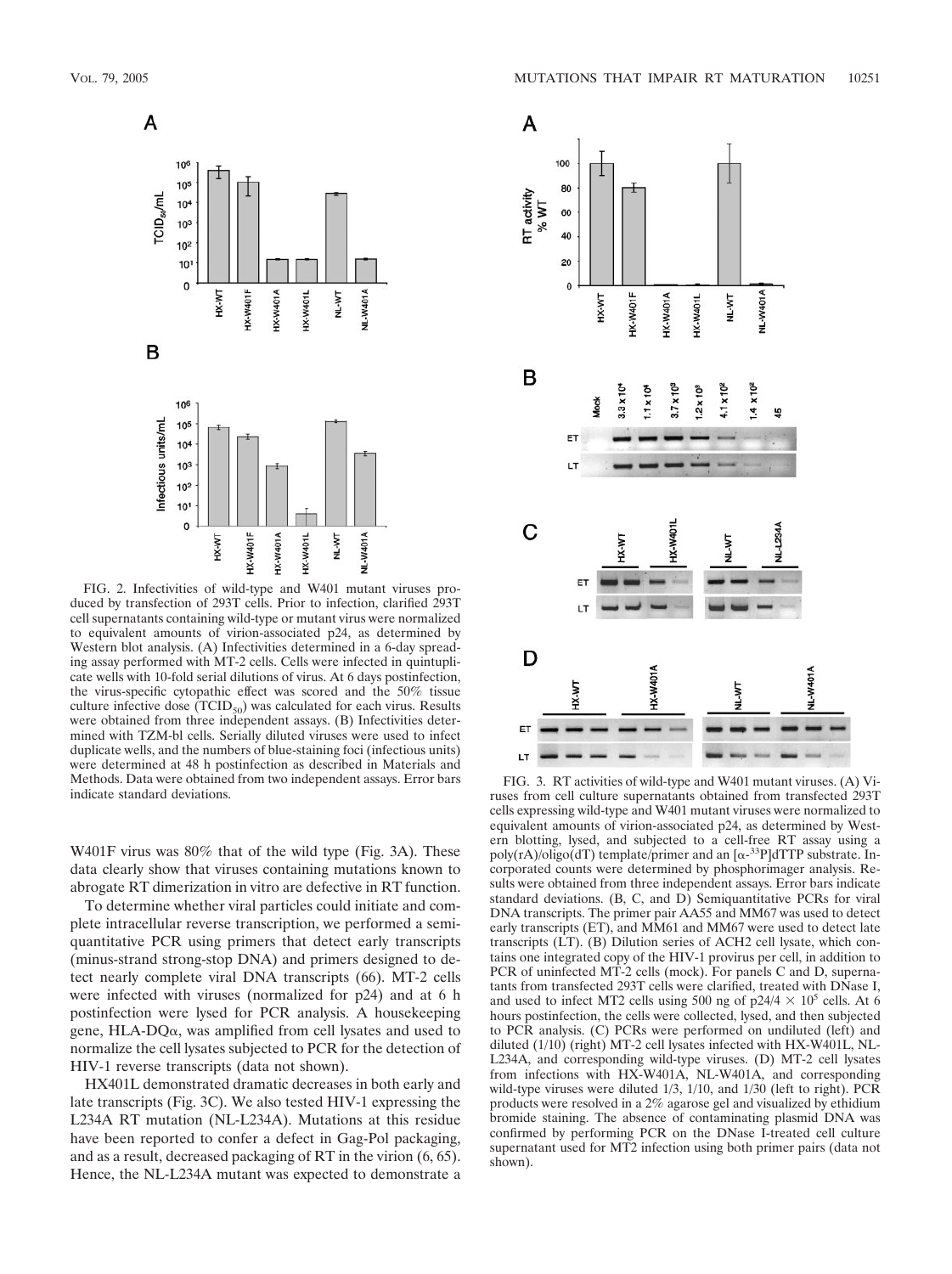significant defect in intracellular RT function, as described for the L234D mutant (65). In our system, NL-L234A was defective in the synthesis of both early and late transcripts compared to the isogenic wild-type strain (Fig. 3B).

An analysis of the early and late transcripts synthesized by the HX-W401A and NL-W401A mutants demonstrated detectable decreases in both early and late transcripts compared to HX-WT and NL-WT, respectively (Fig. 3D). The defects in intracellular reverse transcription observed for the W401A mutants were not as dramatic as those observed for the HX-W401L mutant, particularly for early transcripts. These data are consistent with the infectivity results obtained for these mutants in the TZM-bl assay (Fig. 2B) and suggest that the decrease in infectivity in these cells can be ascribed to a defect in intracellular reverse transcription by the mutant RT enzymes.

**The W401A/L RT mutations result in decreased levels of RT in virions despite normal levels of Gag-Pol incorporation.** Our data suggest that mutations at the dimer interface that abrogate RT dimerization in vitro result in the production of viral particles with markedly reduced infectivity as a result of defects in RT function. One possibility for the RT defect is a reduced incorporation of Gag-Pol in the virion, as described previously (65). To exclude this possibility, we subjected viral lysates to Western blot analysis with anti-RT (11G10) and anti-IN (8E5) monoclonal antibodies (Fig. 4A). Compared to the wild type and HX-W401F, both the HX-W401A and HX-W401L mutants displayed reduced steady-state levels of the p66 and p51 RT subunits (ratio of viral p66wt to p66 mutant HX-W401F,  $1.09 \pm 0.37$  [*P*  $> 0.125$ ]; ratio of p66wt to HX-W401A, 0.59  $\pm$ 0.14  $[P = 0.048]$ ; ratio of p66wt to HX-W401L, 0.39  $\pm$  0.16  $[P]$  $= 0.048$ ; ratio of viral p51wt to p51 mutant HX-W401F, 1.06  $\pm$  0.23 [*P* > 0.125]; ratio of p51wt to HX-W401A, 0.57  $\pm$  0.16  $[P = 0.028]$ ; ratio of p51wt to HX-W401L, 0.35  $\pm$  0.10  $[P =$ 0.008]).

An analysis of the NL-W401A mutant also demonstrated a trend toward lower levels of p66 and p51 in the virion than those for NL-WT, which did not reach statistical significance for p51 (ratio of viral p66wt to p66 mutant NL-W401A, 0.62  $\pm$ 0.10  $[P = 0.048]$ ; ratio of viral p51wt to p51 mutant NL-W401A,  $0.78 \pm 0.11$  [ $P = 0.11$ ]). Decreased levels of the two RT subunits were also observed in viral lysates probed with another RT monoclonal antibody (5B2) and with pooled sera from HIV-infected individuals, indicating that the observed results were not RT antibody specific (data not shown).

In contrast, no significant decrease in steady-state protein levels of either Gag-Pol (the ratio of viral Gag-Pol to p24 for HX-W401F normalized to the wild type was  $1.04 \pm 0.18$ , that for HX-W401A was  $0.96 \pm 0.08$ , that for HX-W401L was 0.89  $\pm$  0.19, and that for NL-W401A was 1.17  $\pm$  0.24) or IN (the ratio of viral IN to p24 for HX-W401F normalized to the wild type was  $1.1 \pm 0.05$ , that for HX-W401A was  $0.92 \pm 0.14$ , that for HX-W401L was  $1.01 \pm 0.19$ , and that for NL-W401A was  $1.01 \pm 0.01$ ) was detected in mutant virions compared to the corresponding wild-type virus, suggesting that the decreased levels of RT were unlikely to be a result of a defect in Gag-Pol incorporation (Fig. 4A). These data are also consistent with the lack of Gag processing defects observed in virions (Fig. 1) and indicate that normal levels of PR and therefore of Gag-Pol were incorporated into the mutant virus.



FIG. 4. HIV protein profiles of viral and cell lysates from wild-type and W401 mutant viruses. Viruses produced from 293T cells transfected with infectious molecular clones of HIV-1 expressing wild-type virus and the W401 RT mutants were purified through a 25% (wt/vol) sucrose cushion, and viral pellets were solubilized in  $2 \times$  SDS loading buffer. 293T cells were washed, lysed, and clarified by centrifugation, and equal volumes were added to  $2 \times$  SDS loading buffer. Viral (A) and cell (B) lysates were normalized according to virion-associated p24 (by Western blotting) and transfection efficiency, separated by SDS-PAGE on a 7.5% polyacrylamide gel, subjected to Western blot analysis using RT (11G10) and IN (8E5) antibodies, and visualized by chemiluminescence.

**Intracellular processing of RT suggests a defect in p66 homodimer formation.** It has been postulated that the immediate precursor to the HIV-1 RT heterodimer is the p66 homodimer (59). Since both p66 subunits contain an RNase H domain, it has been proposed that the RNase H domain of one of the subunits must unravel in the p66 homodimer, exposing the PR cleavage site between the Pol and RNase H domains and leading to a 1:1 ratio of p66 to p51 in the virion (59). In vitro studies using a minimal *pol* construct expressed in bacteria support this hypothesis (45), but there are no data to shed light on the mechanism of RT heterodimer formation in HIV-1 infected cells. We have demonstrated that the W401A RT mutation can abrogate RT heterodimerization (51) and p66 homodimerization (data not shown) in vitro. Hence, if the p66 homodimer is the immediate precursor to the RT heterodimer, then the abrogation of p66 homodimerization should lead to a decrease in processing to p51.

In order to gain insight into the nature of the immediate RT heterodimer precursor, we examined RT expression in cell lysates (Fig. 4B) of cells transfected with mutant and wild-type viruses. Cell lysates from cells transfected with the virus expressing the W401A or W401L mutant displayed altered RT processing profiles, where p51 was almost undetectable despite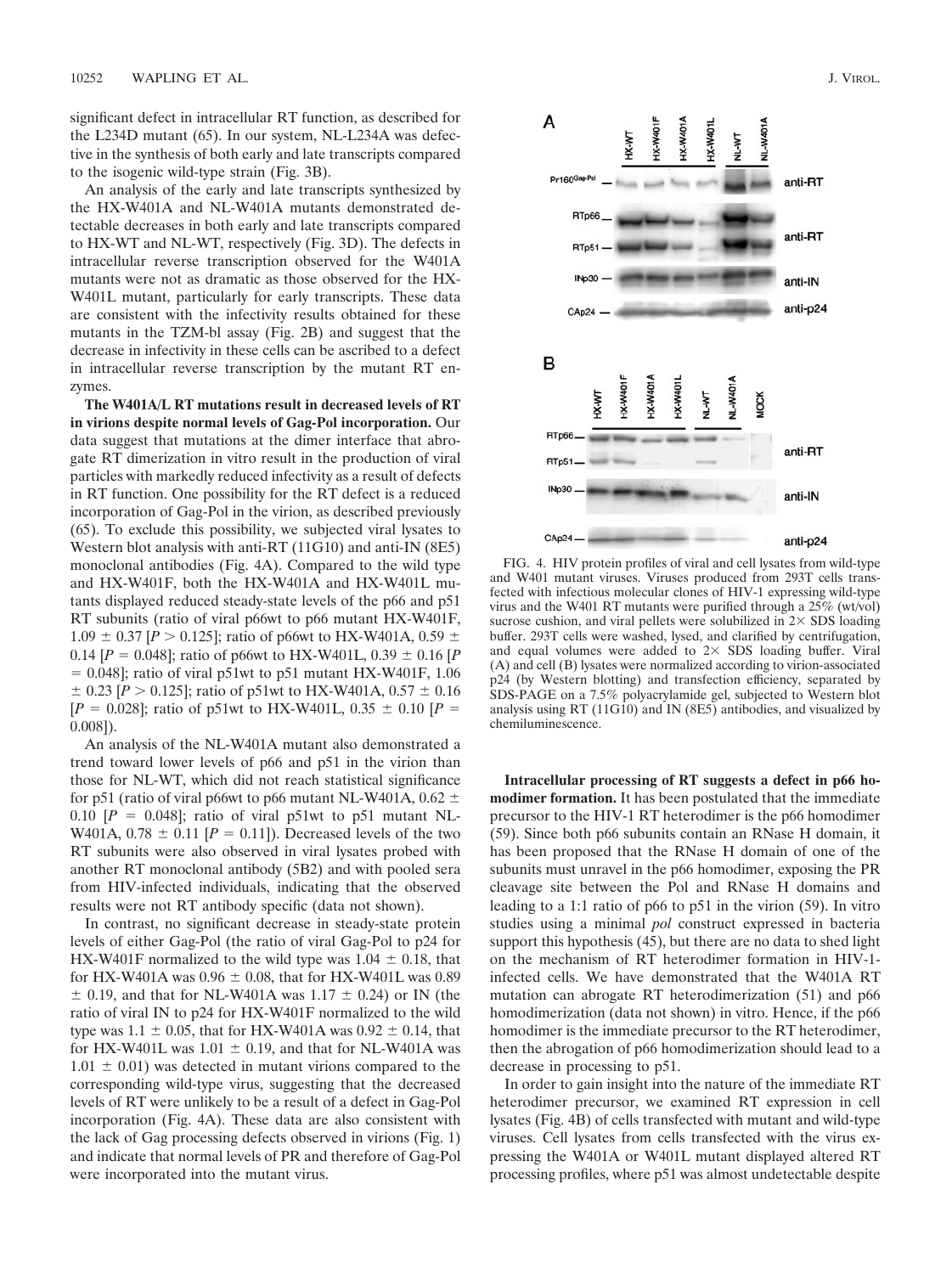

FIG. 5. Western blot analysis of wild-type and W401L mutant viruses generated in the presence of the HIV-1 protease inhibitor indinavir. 293T cells cultured in the presence of 0, 0.1, 1, or 10  $\mu$ M indinavir were transfected with HX-WT and HX-W401L constructs. Cell and viral lysates were collected as described in Materials and Methods, normalized according to transfection efficiency, and subjected to SDS-PAGE and Western blot analysis. Viral and cell lysates were probed with a p24 antibody (HX-WT [A] and HX-W401L [C]) or the RT antibody 11G10 (HX-WT [B] and HX-W401L [D]). RT-related bands migrating at 62 and 45 kDa are denoted by solid arrowheads.

the presence of p66, compared with those from wild typetransfected cells and cells transfected with the dimerizationcompetent HX-W401F mutant (ratios of intracellular p66 to p51 for wild-type and mutant viruses were as follows: HX-WT,  $1.97 \pm 0.31$ ; HX-W401F,  $1.66 \pm 0.42$  [ $P = 0.190$ ]; HX-W401A, 3.44  $\pm$  0.94 [*P* = 0.008]; HX-W401L, 5.40  $\pm$  2.17 [*P* = 0.008]; NL-WT,  $1.98 \pm 0.39$ ; NL-W401A,  $3.20 \pm 0.48$  [ $P = 0.05$ ]). In contrast, there was no detectable change in the intracellular level of IN, suggesting that the defect was specific to RT processing (Fig. 4B). The defect in processing to p51 can be explained by the inability of p66 to form homodimers, which may be a prerequisite for heterodimer formation. Taken together, these data suggest that mutations near the dimer interface which negate RT dimerization in vitro lead to a defect in the processing of p66 to the p51 subunit inside the infected cell.

**Mutant RT subunits are sensitive to proteolysis by HIV-1 protease.** The decreased levels of RT in viral particles observed with the HX-W401A/L and NL-W401A mutants is likely a result of an increased susceptibility of the RT to proteolytic degradation by proteases and not of decreased expression or incorporation of Gag-Pol into the virion. To determine whether the RT subunits were degraded by HIV-1 protease, we transfected 293T cells with HX-WT and HX-W401L in the

absence and presence of indinavir, a specific inhibitor of HIV-1 protease (57), and probed viral and cell lysates with either anti-p24 or the RT antibody 11G10. As expected, indinavir treatment resulted in a dose-dependent inhibition of Pr55*gag* processing to p24 for both wild-type (Fig. 5A) and mutant viruses (Fig. 5C). As shown in Fig. 4A, viral lysates from HX-WT obtained from transfections performed in the absence of indinavir demonstrated almost a 1:1 ratio of p66:p51 in the virion, and both subunits were also detectable in the cell lysates (Fig. 5B). In contrast, markedly reduced steady-state protein levels of p66 and p51 were observed in the HX-W401L viral lysates in the absence of indinavir, while in cell lysates there were decreased levels of p51 compared to HX-WT cell lysates (Fig. 5B and D). The treatment of cells transfected with HX-WT with increasing concentrations of indinavir led to a dose-dependent decrease in the processing of Gag-Pol to p66 and p51 in both viral and cell lysates (Fig. 5B). Notably, viral lysates from cells transfected with HX-W401L and treated with  $0.1 \mu M$  indinavir demonstrated levels of p66 and p51 approaching those observed with the wild-type virus cultured in the absence of the drug. These data indicate that mutant RT is more susceptible to proteolytic degradation than wild-type RT and that HIV-1 PR is largely responsible for the reduced levels of RT observed in HX-W401L virions.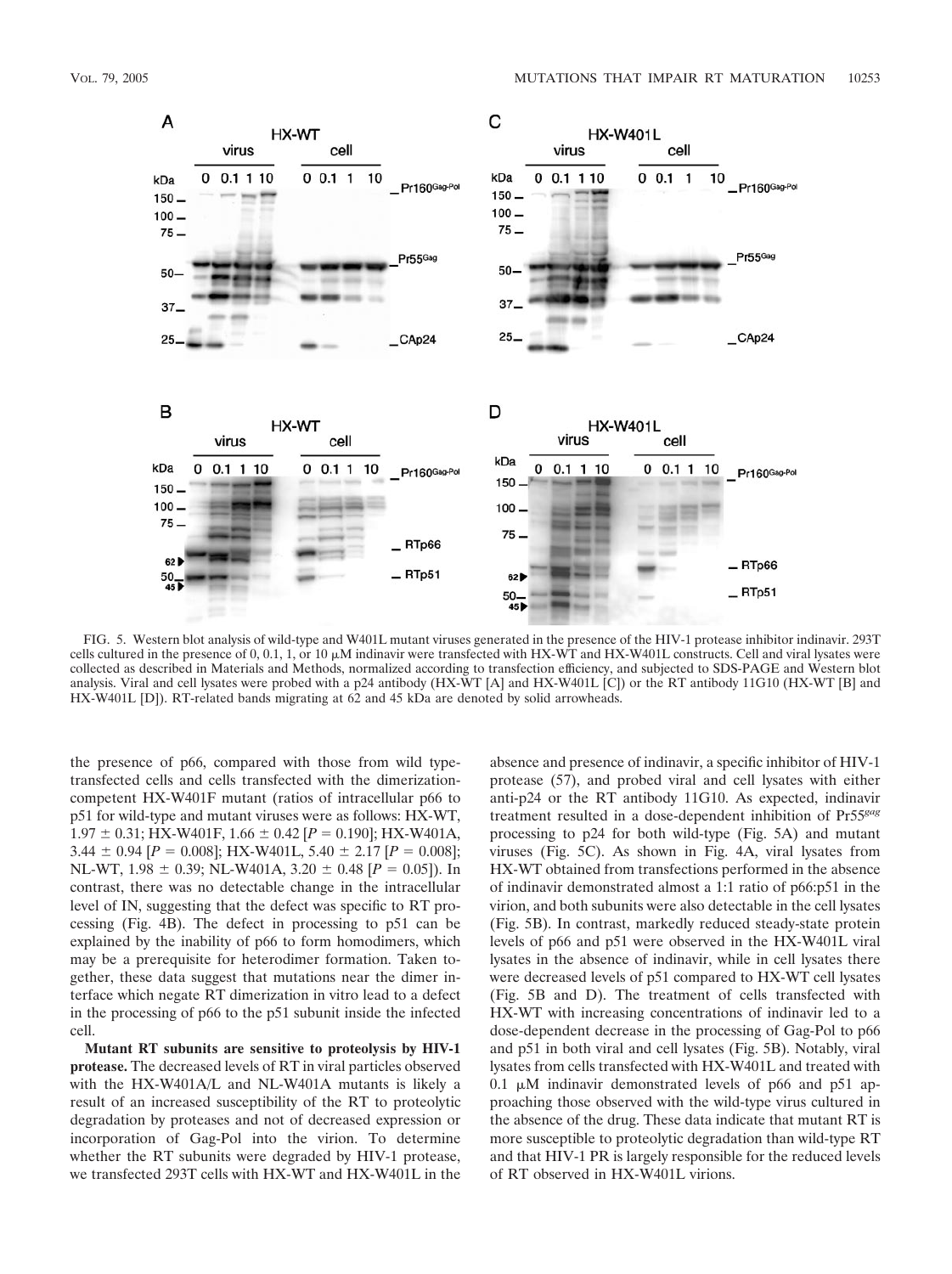**Restored levels of virion RT in HX-W401L treated with indinavir are not associated with restored RT activity.** We observed steady-state protein levels of p66 and p51 in viral lysates from cells transfected with HX401L in the presence of  $0.1 \mu$ M indinavir which approached the levels observed with the untreated wild-type virus (Fig. 5B and D). To determine whether the RT in HX-W401L virions was functional, we subjected virions to a cell-free RT assay. Virions obtained from cells transfected with HX-WT in the absence of drug displayed the highest RT activity, while decreased RT activity was observed in virions from cells treated with increasing concentrations of indinavir (data not shown). These data correlate with a decrease in the processing of Gag-Pol to p66 and p51 in the virion with increasing concentrations of indinavir (Fig. 5B). In contrast, RT from cells transfected with HX-W401L was devoid of RT activity when cultured in the absence and presence of indinavir (data not shown), despite the increased levels of p66 and p51 observed in the presence of  $0.1 \mu$ M indinavir (Fig. 5D). Our data demonstrate that the p66 and p51 RT subunits in HX-W401L do not form a functional RT enzyme, despite increased expression levels of these subunits in the presence of  $0.1 \mu$ M indinavir. These data suggest that the RT subunits fail to form a stable heterodimer, which is consistent with our previously described in vitro findings with recombinant RT expressing this mutation (51).

**The W401A mutation abrogates p66 homodimerization in vitro.** Our previous studies demonstrated that mutations that abrogate RT dimerization (W401A/L) result in a recombinant RT that fails to form a stable p66/p51 heterodimer. Furthermore, this dimerization-defective RT is devoid of RT activity, as measured in an assay using an exogenous template/primer (51). If the p66 homodimer is the immediate precursor of the RT heterodimer, it is important to establish that mutations that abrogate RT heterodimerization will also abrogate p66 homodimerization. Accordingly, we introduced the W401A mutation into a construct expressing p66 with a C-terminal histidine tag, expressed the mutant (p66W401A-His) in bacteria, and purified the protein using nickel-nitrilotriacetic acid and ion-exchange chromatography. Wild-type p66-His was also expressed and purified in the same way. The proportion of homodimer to monomer was resolved by SEC analysis on a Superdex 200 column. Wild-type His-p66 at a concentration of  $3.8 \mu M$  was resolved as two peaks, representing p66 homodimers (132 kDa) and p66 monomers (data not shown), consistent with the known dissociation constant  $(K_D)$  for p66 homodimerization (59). In contrast, p66W401A at the same concentration was predominately monomeric (data not shown). These data demonstrate that mutations that abrogate RT heterodimerization also lead to defects in p66 homodimerization.

### **DISCUSSION**

We used mutations near the RT dimer interface which were previously shown to inhibit RT heterodimerization in vitro to probe the specific effects of abrogating RT dimerization on HIV-1 replication. Our data show that the RT mutations W401A and W401L result in the production of viruses with markedly reduced infectivities due to decreased RT activity, as observed both in cell-free RT assays and at the level of intracellular reverse transcription. Furthermore, decreases in the steady-state levels of the p66 and p51 RT subunits for the W401L and W401A mutants were observed in virion lysates. Importantly, the W401F mutation, shown not to significantly inhibit RT dimerization in vitro, resulted in virions with relatively small defects in viral infectivity, RT activity, and RT maturation. These data indicate a strong correlation between the abrogation of RT dimerization and defects in RT function and maturation. Notably, the defect in viral infectivity was remarkably specific to RT and did not appear to be a result of the W401A/L mutations altering either Gag-Pol stability or the incorporation of Gag-Pol into the virions.

The observed reductions in both RT activity and steady-state protein levels of virion-associated p66 and p51 for the W401A and W401L mutants can be ascribed to three possible mechanisms: (i) an inability of the RT subunits to form stable and functional dimers, thereby inhibiting RT function; (ii) an increased susceptibility of the RT subunits to proteolytic degradation by HIV-1 PR; and (iii) an increased susceptibility of a Gag-Pol processing intermediate expressing RT to proteolytic degradation by HIV-1 PR. Consistent with the first mechanism is our observation that despite the restoration of p66 and p51 in HX-W401L virions to levels approaching those of the wild type by indinavir treatment, the RT was nonfunctional in a cell-free RT assay. The inability to form stable RT heterodimers and homodimers may also account for the increased susceptibility of mutant RT to proteolytic degradation by HIV-1 PR and possibly cellular proteases. We believe that the third possibility is unlikely, as we did not observe a concomitant degradation of HIV-1 IN along with the RT subunits in either viral or cell lysates.

HIV PR-mediated processing of Gag and Gag-Pol is critical for virus maturation (58). Gag processing occurs in a highly ordered and sequential manner which is crucial for the production of infectious virus (61). The processing of Gag-Pol is also likely to occur in a highly regulated and sequential manner for virion incorporation and proper maturation of the HIV-1 enzymes. The nature of the Gag-Pol cleavage intermediates in HIV-1-infected cells has been determined by immunoblotting using distinct antisera against HIV-1 proteins (33). The intermediates include the initial autocatalytic cleavage reaction products p120 and p113 (33). These products have also been observed with a cell-free rabbit reticulocyte lysate system for the study of PR activation in the context of full-length Gag-Pol and are generated by autocatalytic cleavage between p2/NC and transframe protein/ $p6^{pol}$  (39, 40). Other processing intermediates identified in HIV-1-infected cells include PR-RT-IN (p107) and RT-IN (p97) (33). While the Gag-Pol processing intermediates have been identified, we still do not know the sequence of appearance of the processing products, which would shed light on the Gag-Pol processing precursors that are critical for RT maturation.

Two models have been proposed for the formation of the p66/p51 RT during HIV-1 PR-mediated processing of Pr160*gag-pol* (45). In the so-called sequential model, the RT heterodimer is formed from a p66/p66 homodimer intermediate, while in the concerted model, the p66 subunits are formed by processing from separate Gag-Pol molecules followed by cleavage of some of the p66 to p51, which then associates with the remaining p66. Structural studies (59) and experiments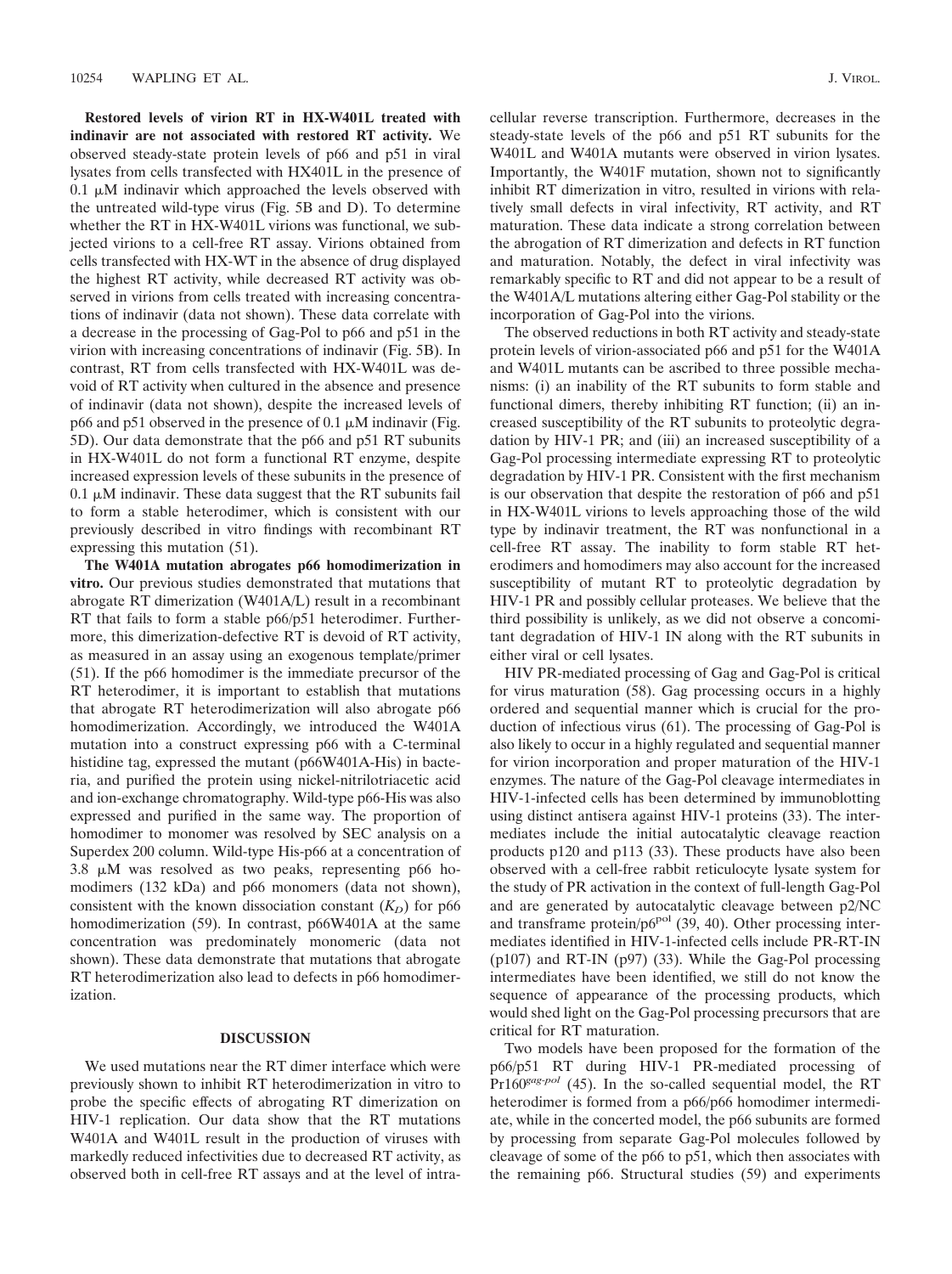using a model Pol polyprotein (45) support the sequential model, but no data exist to support this model in HIV-1 infected cells. Our data demonstrate that the intracellular processing of p66 to p51 in dimerization-defective mutants is not efficient and that recombinant p66W401A does not form stable p66/p66 homodimers in vitro. These data suggest that the reduced processing of p66 to p51 in cell lysates may be explained by a failure of the mutant p66 to form homodimers. An alternative explanation for the reduced intracellular processing of p66 to p51 is that the W401A/L mutations alter the conformation of p66 in such a way that the PR cleavage site between the polymerase and the RNase H domain is not accessible. However, this possibility is not consistent with our observation of a processing profile for the virion where the ratio of p66 to p51 was similar to that of the wild type. Furthermore, a circular dichroism analysis of recombinant RT mutants expressing either the W401A or W401L mutation demonstrated identical profiles to that of wild-type RT, indicating that these mutations do not lead to major changes in the RT secondary structure (53). Therefore, our data support the sequential model for p66/p51 heterodimer formation, as observed in cell lysates.

Paradoxically, while the processing of p66 to p51 was not efficient in cells transfected with HX-W401A, HX-W401L, and NL-W401A, the processing of p66 to p51 was not dramatically inhibited in the viral particles, although the steady-state levels of both subunits were less than those in the wild-type virus for the HX-W401L and HX-W401A mutants. Since the effective concentration of p66 subunits would be much higher in the confines of the viral particle than in the cell, a possible explanation for the difference in the RT processing pattern in cells compared to virions is that mutant p66 is able to form loose or transient homodimers in the virus, allowing cleavage of the RNase H domain from one of the p66 monomers to p51. Furthermore, the relative inability to form stable dimers may explain the decreased stability of the RT subunits in response to the high concentrations of HIV-1 PR in the virion, as monomeric or loose dimers of RT may be more susceptible to proteolysis than stable RT dimers. Our hypothesis of weak/ transient dimer formation is consistent with the defects in RT activity observed for the dimerization-defective mutants, since it has been established that not only abrogation of RT dimerization but also destabilization of the RT dimer leads to defects in polymerase function (48). This has been demonstrated by studies with the nonnucleoside reverse transcriptase inhibitors 1-{spiro[4-amino-2,2-dioxo-1,2-oxathiole-5,3-[2,5-bis-*O*-(*tert*-butyldimethylsilyl)- $\beta$ -D-ribofuranosyl]]}-3-ethylthymine (TSAOe<sup>3</sup>T) and (4-*tert*-butylbenzoyl)-2-hydroxy-1-naphthaldehyde hydrazone (BBSH), which both inhibit the HIV-1 RT DNA polymerase activity of the heterodimers and p66 homodimers by destabilization and not by abrogation of the RT subunit interaction (46, 47). The treatment of recombinant wild-type p66 and the W401A mutant RT with HIV-1 protease will help to determine the relative susceptibilities of monomeric and dimeric forms to proteolytic degradation in addition to whether the cleavage site between Pol and RNase H is accessible in the W401A mutant monomer.

Treatment with  $0.1 \mu M$  indinavir resulted in a partial restoration of the steady-state levels of p66 and p51 in the HX-W401L mutant viral particles, but RT activity remained undetectable. We believe that the lack of RT activity in the cell-free

RT assay was due to the inability of the p66 and p51 RT subunits to form stable heterodimers, as demonstrated in our previous in vitro studies (51, 53). The lack of activity is unlikely to be due to an inhibition of RT activity by the 62-kDa polypeptide (migrating immediately underneath RT p66 in Fig. 5D) recognized by the RT antibody. A peptide of this size was also observed for the wild-type virus treated with  $0.1 \mu M$  indinavir (Fig. 5B), which, in contrast to the W401L mutant, displayed significant levels of RT activity (50%) compared to untreated wild-type virus (data not shown). An RT-specific band at 45 kDa was also observed in HX-W401L viral lysates harvested from  $0.1 \mu M$  indinavir-treated cells. In other experiments, this band had similar intensities for both HX-WT and HX-W401L treated with 0.1  $\mu$ M indinavir, indicating that it is unlikely to be specific to the HX-W401L mutant. Furthermore, the 45-kDa band is unlikely to interfere with heterodimer formation, as a deletion of as little as 26 amino acids from p51 negates the interaction with p66 (25, 52).

The W401A and W401L mutant RTs displayed a  $>99\%$ reduction in RNA-dependent DNA polymerase activity compared to wild-type RT in the cell-free RT assay. A significant reduction was also observed for minus-strand strong-stop and late DNA synthesis for the W401L mutant and the L234A control compared to wild-type HIV-1. In contrast, while the virion-associated reverse transcriptase activity was dramatically reduced compared to that of the wild type, we could still detect significant levels of early DNA synthesis for NL-W401A and HX-W401A compared to the wild type, with reverse transcription defects becoming more apparent when we examined late DNA transcripts. The greater RT defect by the W401L mutation than by the W401A mutation correlates with the larger decrease in viral infectivity of HX-W401L than of HX-W401A in the infectivity assay performed with the TZM-bl cell line. One possible explanation for detectable intracellular reverse transcription, particularly for the W401A mutants, is that the RT may behave differently on an artificial template/primer from how it behaves when presented with the natural tRNALys primer and genomic RNA template in the reverse transcription complex. In vitro studies of recombinant RT with either the W401L or W401A mutation also demonstrated a complete inhibition of RNA-dependent DNA polymerase activity using the same synthetic template/primer used for our RT assays (51) and also using a template/primer based on the HIV-1 sequence (53). Therefore, one explanation for the difference in RT activity in infected cells compared to that in vitro may be due to the stabilizing presence of other viral or host cell factors that modulate RT activity in the reverse transcription complex (17, 19, 54, 55, 63). Another possibility for the difference in RT activity of W401 mutants in cell-free assays compared to intracellular reverse transcription can be ascribed to the dimerization constant of the RT. The effective concentration of RT in the confines of the reverse transcription complex is likely higher than that in cell-free assays. Hence, the proportions of dimers and monomers in the reverse transcription complex would be higher, leading to a less dramatic defect than what we observed in the cell-free assays.

Our study demonstrates a clear correlation between RT dimerization-inhibiting mutations located near the RT dimer interface and defects in RT maturation and function. The defect in RT function was observed in the absence of detect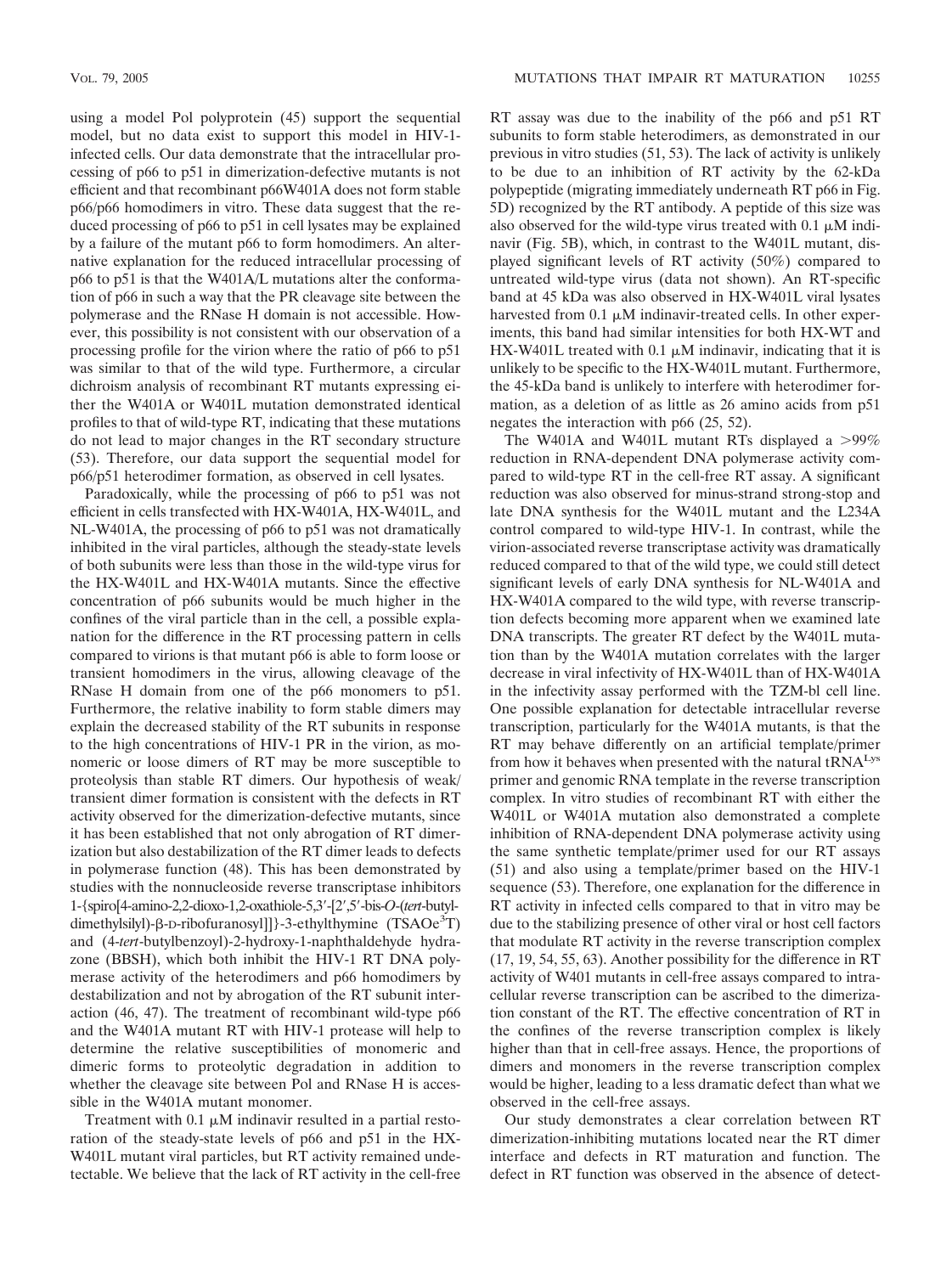able effects on Gag-Pol stability or Gag-Pol incorporation into the virion. Our studies suggest that the most likely precursor of the mature RT heterodimer in HIV-1-infected cells is the p66 homodimer, although further studies are needed to prove this assertion. Since the stability of the p66 homodimer is orders of magnitude lower than that of the RT heterodimer, the former represents a more attractive target for destabilization by smallmolecule inhibitors of HIV-1 RT.

#### **ACKNOWLEDGMENTS**

G.T. was supported by NHMRC career development award 235102 and NHMRC project grant 235030. J.W. was supported by the Australian Postgraduate Award, Monash University.

We thank Dag Helland for the supply of RT and IN antibodies, Andy Poumbourios for the purification of p24 antibodies, and the NIH AIDS Research and Reference Reagent Program, Division of AIDS, NIAID, NIH, for the supply of indinavir, the TZM-bl cell line, and the p24 hybridoma (183-H12-5C). We thank Margaret Hellard for assistance with the statistical analyses performed for this study.

#### **REFERENCES**

- 1. **Adachi, A., H. E. Gendelman, S. Koenig, T. Folks, R. Willey, A. Rabson, and M. A. Martin.** 1986. Production of acquired immunodeficiency syndromeassociated retrovirus in human and nonhuman cells transfected with an infectious molecular clone. J. Virol. **59:**284–291.
- 2. **Amacker, M., and U. Hubscher.** 1998. Chimeric HIV-1 and feline immunodeficiency virus reverse transcriptases: critical role of the p51 subunit in the structural integrity of heterodimeric lentiviral DNA polymerases. J. Mol. Biol. **278:**757–765.
- 3. **Baillon, J. G., N. T. Nashed, A. Kumar, S. H. Wilson, and D. M. Jerina.** 1991. A leucine zipper-like motif may mediate HIV reverse transcriptase subunit binding. New Biol. **3:**1015–1019.
- 4. **Becerra, S. P., A. Kumar, M. S. Lewis, S. G. Widen, J. Abbotts, E. M. Karawya, S. H. Hughes, J. Shiloach, and S. H. Wilson.** 1991. Protein-protein interactions of HIV-1 reverse transcriptase: implication of central and Cterminal regions in subunit binding. Biochemistry **30:**11707–11719.
- 5. **Bhattacharyya, G. K., and R. A. Johnson.** 1997. Statistical concepts and methods. John Wiley and Sons, New York, N.Y.
- 6. **Buxton, P., G. Tachedjian, and J. Mak.** 2005. Analysis of the contribution of reverse transcriptase and integrase proteins to retroviral RNA dimer conformation. J. Virol. **79:**6338–6348.
- 7. **Chesebro, B., K. Wehrly, J. Nishio, and S. Perryman.** 1992. Macrophagetropic human immunodeficiency virus isolates from different patients exhibit unusual V3 envelope sequence homogeneity in comparison with T-celltropic isolates: definition of critical amino acids involved in cell tropism. J. Virol. **66:**6547–6554.
- 8. **Derdeyn, C. A., J. M. Decker, J. N. Sfakianos, X. Wu, W. A. O'Brien, L. Ratner, J. C. Kappes, G. M. Shaw, and E. Hunter.** 2000. Sensitivity of human immunodeficiency virus type 1 to the fusion inhibitor T-20 is modulated by coreceptor specificity defined by the V3 loop of gp120. J. Virol. **74:**8358– 8367.
- 9. **di Marzo Veronese, F., T. D. Copeland, A. L. DeVico, R. Rahman, S. Oroszlan, R. C. Gallo, and M. G. Sarngadharan.** 1986. Characterization of highly immunogenic p66/p51 as the reverse transcriptase of HTLV-III/LAV. Science **231:**1289–1291.
- 10. **Divita, G., T. Restle, and R. S. Goody.** 1993. Characterization of the dimerization process of HIV-1 reverse transcriptase heterodimer using intrinsic protein fluorescence. FEBS Lett. **324:**153–158.
- 11. **Divita, G., K. Rittinger, T. Restle, U. Immendorfer, and R. S. Goody.** 1995. Conformational stability of dimeric HIV-1 and HIV-2 reverse transcriptases. Biochemistry **34:**16337–16346.
- 12. **Fisher, A. G., E. Collalti, L. Ratner, R. C. Gallo, and F. Wong-Staal.** 1985. A molecular clone of HTLV-III with biological activity. Nature **316:**262–265.
- 13. **Folks, T. M., K. A. Clouse, J. Justement, A. Rabson, E. Duh, J. H. Kehrl, and A. S. Fauci.** 1989. Tumor necrosis factor alpha induces expression of human immunodeficiency virus in a chronically infected T-cell clone. Proc. Natl. Acad. Sci. USA **86:**2365–2368.
- 14. **Ghosh, M., P. S. Jacques, D. W. Rodgers, M. Ottman, J. L. Darlix, and S. F. Le Grice.** 1996. Alterations to the primer grip of p66 HIV-1 reverse transcriptase and their consequences for template-primer utilization. Biochemistry **35:**8553–8562.
- 15. **Gorelick, R. J., and L. E. Henderson.** 1994. Human retroviruses and AIDS: analyses (part III). The Los Alamos National Laboratory, Los Alamos, N.Mex.
- 16. **Harada, S., Y. Koyanagi, and N. Yamamoto.** 1985. Infection of HTLV-III/ LAV in HTLV-I-carrying cells MT-2 and MT-4 and application in a plaque assay. Science **229:**563–566.
- 17. **Harrich, D., and B. Hooker.** 2002. Mechanistic aspects of HIV-1 reverse transcription initiation. Rev. Med. Virol. **12:**31–45.
- 18. **Hawkes, R.** 1979. General principles underlying laboratory diagnosis in viral infections, p. 34–35. *In* Diagnostic procedures for viral, rickettsial and chlamydial infection, 5th ed. American Public Health Association, Washington, D.C.
- 19. **Hehl, E. A., P. Joshi, G. V. Kalpana, and V. R. Prasad.** 2004. Interaction between human immunodeficiency virus type 1 reverse transcriptase and integrase proteins. J. Virol. **78:**5056–5067.
- 20. **Henderson, L. E., M. A. Bowers, R. C. Sowder II, S. A. Serabyn, D. G. Johnson, J. W. Bess, Jr., L. O. Arthur, D. K. Bryant, and C. Fenselau.** 1992. Gag proteins of the highly replicative MN strain of human immunodeficiency virus type 1: posttranslational modifications, proteolytic processing, and complete amino acid sequences. J. Virol. **66:**1856–1865.
- 21. **Hill, M., G. Tachedjian, and J. Mak.** 2005. The packaging and maturation of the HIV-1 Pol proteins. Curr. HIV Res. **3:**73–85.
- 22. **Hill, M. K., M. Shehu-Xhilaga, S. M. Crowe, and J. Mak.** 2002. Proline residues within spacer peptide p1 are important for human immunodeficiency virus type 1 infectivity, protein processing, and genomic RNA dimer stability. J. Virol. **76:**11245–11253.
- 23. **Hostomsky, Z., Z. Hostomska, T. B. Fu, and J. Taylor.** 1992. Reverse transcriptase of human immunodeficiency virus type 1: functionality of subunits of the heterodimer in DNA synthesis. J. Virol. **66:**3179–3182.
- 24. **Jacobo-Molina, A., J. Ding, R. G. Nanni, A. D. Clark, Jr., X. Lu, C. Tantillo, R. L. Williams, G. Kamer, A. L. Ferris, P. Clark, et al.** 1993. Crystal structure of human immunodeficiency virus type 1 reverse transcriptase complexed with double-stranded DNA at 3.0 A resolution shows bent DNA. Proc. Natl. Acad. Sci. USA **90:**6320–6324.
- 25. **Jacques, P. S., B. M. Wohrl, K. J. Howard, and S. F. Le Grice.** 1994. Modulation of HIV-1 reverse transcriptase function in "selectively deleted" p66/p51 heterodimers. J. Biol. Chem. **269:**1388–1393.
- 26. **Jacques, P. S., B. M. Wohrl, M. Ottmann, J. L. Darlix, and S. F. Le Grice.** 1994. Mutating the "primer grip" of p66 HIV-1 reverse transcriptase implicates tryptophan-229 in template-primer utilization. J. Biol. Chem. **269:** 26472–26478.
- 27. **Kaplan, A. H., M. Manchester, and R. Swanstrom.** 1994. The activity of the protease of human immunodeficiency virus type 1 is initiated at the membrane of infected cells before the release of viral proteins and is required for release to occur with maximum efficiency. J. Virol. **68:**6782–6786.
- 28. **Klein, J. R., and B. D. Jones.** 2001. *Salmonella* pathogenicity island 2-encoded proteins SseC and SseD are essential for virulence and are substrates of the type III secretion system. Infect. Immun. **69:**737–743.
- 29. **Kohlstaedt, L. A., J. Wang, J. M. Friedman, P. A. Rice, and T. A. Steitz.** 1992. Crystal structure at 3.5 A resolution of HIV-1 reverse transcriptase complexed with an inhibitor. Science **256:**1783–1790.
- 30. **Lee, T. H., F. J. Sunzeri, L. H. Tobler, B. G. Williams, and M. P. Busch.** 1991. Quantitative assessment of HIV-1 DNA load by coamplification of HIV-1 gag and HLA-DQ-alpha genes. AIDS **5:**683–691.
- 31. **Le Grice, S. F., C. E. Cameron, and S. J. Benkovic.** 1995. Purification and characterization of human immunodeficiency virus type 1 reverse transcriptase. Methods Enzymol. **262:**130–144.
- 32. **Le Grice, S. F., T. Naas, B. Wohlgensinger, and O. Schatz.** 1991. Subunitselective mutagenesis indicates minimal polymerase activity in heterodimerassociated p51 HIV-1 reverse transcriptase. EMBO J. **10:**3905–3911.
- 33. **Lindhofer, H., K. von der Helm, and H. Nitschko.** 1995. In vivo processing of Pr160gag-pol from human immunodeficiency virus type 1 (HIV) in acutely infected, cultured human T-lymphocytes. Virology **214:**624–627.
- 34. **Mak, J., A. Khorchid, Q. Cao, Y. Huang, I. Lowy, M. A. Parniak, V. R. Prasad, M. A. Wainberg, and L. Kleiman.** 1997. Effects of mutations in Pr160gag-pol upon tRNA(Lys3) and Pr160gag-pol incorporation into HIV-1. J. Mol. Biol. **265:**419–431.
- 35. **Mulky, A., S. G. Sarafianos, E. Arnold, X. Wu, and J. C. Kappes.** 2004. Subunit-specific analysis of the human immunodeficiency virus type 1 reverse transcriptase in vivo. J. Virol. **78:**7089–7096.
- 36. **Nilsen, B. M., I. R. Haugan, K. Berg, L. Olsen, P. O. Brown, and D. E. Helland.** 1996. Monoclonal antibodies against human immunodeficiency virus type 1 integrase: epitope mapping and differential effects on integrase activities in vitro. J. Virol. **70:**1580–1587.
- 37. **Patel, P. H., A. Jacobo-Molina, J. Ding, C. Tantillo, A. D. Clark, Jr., R. Raag, R. G. Nanni, S. H. Hughes, and E. Arnold.** 1995. Insights into DNA polymerization mechanisms from structure and function analysis of HIV-1 reverse transcriptase. Biochemistry **34:**5351–5363.
- 38. **Pear, W. S., G. P. Nolan, M. L. Scott, and D. Baltimore.** 1993. Production of high-titer helper-free retroviruses by transient transfection. Proc. Natl. Acad. Sci. USA **90:**8392–8396.
- 39. **Pettit, S. C., L. E. Everitt, S. Choudhury, B. M. Dunn, and A. H. Kaplan.** 2004. Initial cleavage of the human immunodeficiency virus type 1 GagPol precursor by its activated protease occurs by an intramolecular mechanism. J. Virol. **78:**8477–8485.
- 40. **Pettit, S. C., S. Gulnik, L. Everitt, and A. H. Kaplan.** 2003. The dimer interfaces of protease and extra-protease domains influence the activation of protease and the specificity of GagPol cleavage. J. Virol. **77:**366–374.